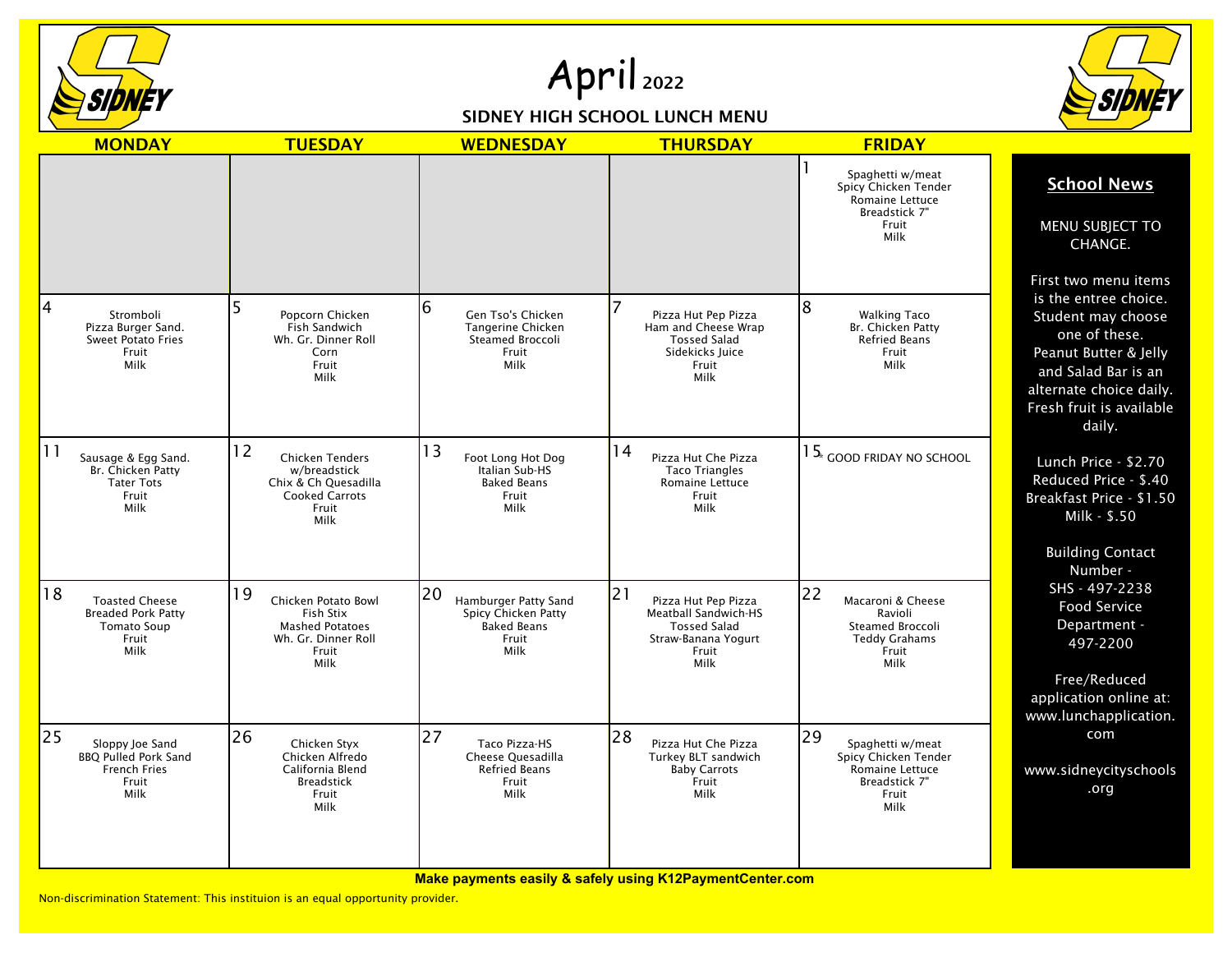| <b>Serving Date</b> | Recipe                                | <b>Allergens</b>            |
|---------------------|---------------------------------------|-----------------------------|
| 04/01/2022          | R-0255 - Milk                         | Milk                        |
|                     | R-0261 - Spaghetti with Meat Sauce    | Wheat                       |
|                     | R-0279 - Spicy Chicken Tenders        | Wheat, Soybeans             |
|                     | R-0317 - Breadstick 7"                | Milk, Wheat                 |
|                     | R-0469 - Romaine Lettuce (HS)         | Milk, Eggs                  |
|                     | R-0471 - Uncrustable PB & J (HS)      | Peanuts, Wheat              |
|                     | R-0693 - Salad bar/choice             | Milk, Eggs, Wheat, Soybeans |
|                     | R-0716 - Sub bar                      | Eggs                        |
| 04/04/2022          | R-0255 - Milk                         | Milk                        |
|                     | R-0402 - Pizza Burger Sand.           | Wheat, Soybeans             |
|                     | R-0471 - Uncrustable PB & J (HS)      | Peanuts, Wheat              |
|                     | R-0483 - Sw. Pot Fries-HS             | Soybeans                    |
|                     | R-0693 - Salad bar/choice             | Milk, Eggs, Wheat, Soybeans |
|                     | R-0812 - Stromboli                    | Milk, Wheat, Soybeans       |
| 04/05/2022          | R-0217 - Popcorn Chicken              | Wheat, Soybeans             |
|                     | R-0255 - Milk                         | Milk                        |
|                     | R-0276 - Fish                         | Fish, Wheat                 |
|                     | R-0297 - Wh. Gr. Dinner Roll          | Wheat                       |
|                     | R-0471 - Uncrustable PB & J (HS)      | Peanuts, Wheat              |
|                     | R-0693 - Salad bar/choice             | Milk, Eggs, Wheat, Soybeans |
|                     | R-0698 - Taco Bar Salad               | Milk, Wheat, Soybeans       |
| 04/06/2022          | R-0255 - Milk                         | Milk                        |
|                     | R-0471 - Uncrustable PB & J (HS)      | Peanuts, Wheat              |
|                     | R-0693 - Salad bar/choice             | Milk, Eggs, Wheat, Soybeans |
|                     | R-0767 - General Tso's Chicken        | Milk, Eggs, Wheat, Soybeans |
|                     | R-0865 - Tangerine Chicken            | Eggs, Wheat, Soybeans       |
| 04/07/2022          | R-0255 - Milk                         | Milk                        |
|                     | R-0459 - Ham and cheese wrap          | Milk, Wheat                 |
|                     | R-0468 - Tossed Salad (HS)            | Milk, Eggs                  |
|                     | R-0471 - Uncrustable PB & J (HS)      | Peanuts, Wheat              |
|                     | R-0656 - Pizza Hut Pep Pizza          | Milk, Wheat                 |
|                     | R-0693 - Salad bar/choice             | Milk, Eggs, Wheat, Soybeans |
| 04/08/2022          | R-0213 - Walking Taco                 | Milk, Soybeans (soy)        |
|                     | R-0255 - Milk                         | Milk                        |
|                     | R-0283 - Br. Chicken Patty Sand. (HS) | Wheat, Soybeans             |
|                     | R-0471 - Uncrustable PB & J (HS)      | Peanuts, Wheat              |
|                     | R-0693 - Salad bar/choice             | Milk, Eggs, Wheat, Soybeans |
|                     | R-0716 - Sub bar                      | Eggs                        |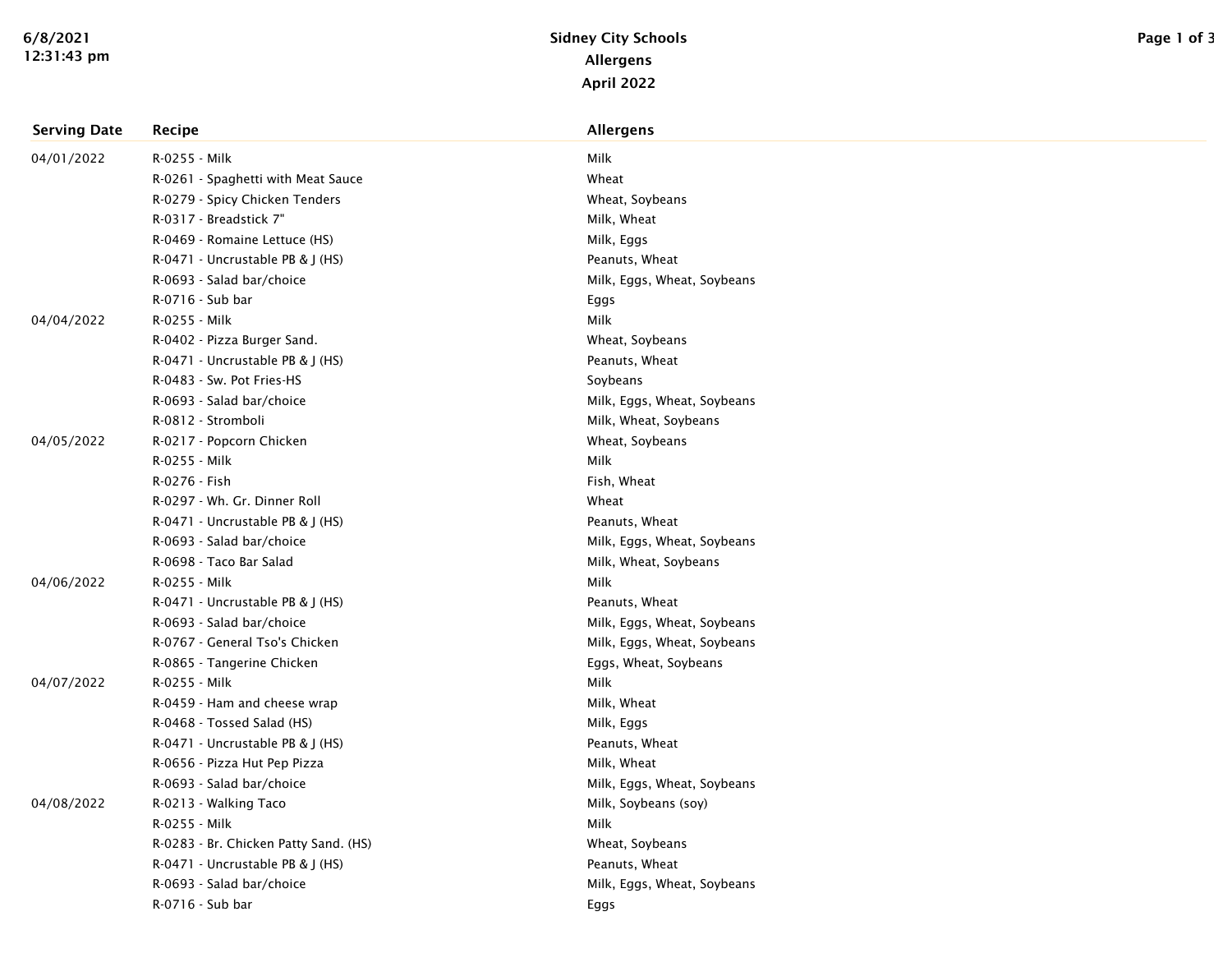| 04/11/2022 | R-0255 - Milk                            | Milk                        |
|------------|------------------------------------------|-----------------------------|
|            | R-0283 - Br. Chicken Patty Sand. (HS)    | Wheat, Soybeans             |
|            | R-0287 - Sausage, Egg, & Cheese Sandwich | Milk, Eggs, Wheat           |
|            | $R-0471$ - Uncrustable PB & J (HS)       | Peanuts, Wheat              |
|            | R-0693 - Salad bar/choice                | Milk, Eggs, Wheat, Soybeans |
| 04/12/2022 | R-0236 - Chicken Tenders                 | Wheat, Soybeans             |
|            | R-0255 - Milk                            | Milk                        |
|            | R-0319 - Chix & Ch Quesadilla            | Milk, Wheat, Soybeans (soy) |
|            | R-0446 - HS breadstick                   | Wheat                       |
|            | $R-0471$ - Uncrustable PB & J (HS)       | Peanuts, Wheat              |
|            | R-0693 - Salad bar/choice                | Milk, Eggs, Wheat, Soybeans |
|            | R-0698 - Taco Bar Salad                  | Milk, Wheat, Soybeans       |
| 04/13/2022 | R-0255 - Milk                            | Milk                        |
|            | R-0364 - Foot Long Hot Dog               | Wheat                       |
|            | R-0471 - Uncrustable PB & J (HS)         | Peanuts, Wheat              |
|            | R-0693 - Salad bar/choice                | Milk, Eggs, Wheat, Soybeans |
|            | R-0867 - Italian Sub-HS                  | Wheat                       |
| 04/14/2022 | R-0255 - Milk                            | Milk                        |
|            | R-0451 - Taco Pizza Triangles            | Milk, Wheat, Soybeans       |
|            | R-0469 - Romaine Lettuce (HS)            | Milk, Eggs                  |
|            | $R-0471$ - Uncrustable PB & J (HS)       | Peanuts, Wheat              |
|            | R-0657 - Pizza Hut Cheese Pizza          | Milk, Wheat                 |
|            | R-0693 - Salad bar/choice                | Milk, Eggs, Wheat, Soybeans |
| 04/18/2022 | R-0255 - Milk                            | Milk                        |
|            | R-0269 - Breaded Pork Patty Sand (HS)    | Eggs, Wheat, Soybeans (soy) |
|            | R-0464 - Toasted Cheese Sandwich-HS      | Milk, Wheat, Soybeans (soy) |
|            | R-0465 - Tomato Soup-HS                  | Wheat                       |
|            | R-0471 - Uncrustable PB & J (HS)         | Peanuts, Wheat              |
|            | R-0693 - Salad bar/choice                | Milk, Eggs, Wheat, Soybeans |
| 04/19/2022 | R-0255 - Milk                            | Milk                        |
|            | R-0297 - Wh. Gr. Dinner Roll             | Wheat                       |
|            | R-0363 - Fish Stix                       | Fish, Wheat                 |
|            | $R-0471$ - Uncrustable PB & J (HS)       | Peanuts, Wheat              |
|            | R-0472 - Mashed Potatoes (HS)            | Milk                        |
|            | R-0693 - Salad bar/choice                | Milk, Eggs, Wheat, Soybeans |
|            | R-0698 - Taco Bar Salad                  | Milk, Wheat, Soybeans       |
|            | R-0733 - Chicken Potato Bowl             | Milk, Wheat, Soybeans       |
| 04/20/2022 | R-0255 - Milk                            | Milk                        |
|            | R-0282 - Spicy Chicken Patty Sandwich    | Wheat, Soybeans             |
|            | R-0383 - Hamburger Patty HS              | Milk, Wheat, Soybeans       |
|            | R-0471 - Uncrustable PB & J (HS)         | Peanuts, Wheat              |
|            | R-0693 - Salad bar/choice                | Milk, Eggs, Wheat, Soybeans |
| 04/21/2022 | R-0255 - Milk                            | Milk                        |
|            | R-0468 - Tossed Salad (HS)               | Milk, Eggs                  |
|            | R-0471 - Uncrustable PB & J (HS)         | Peanuts, Wheat              |